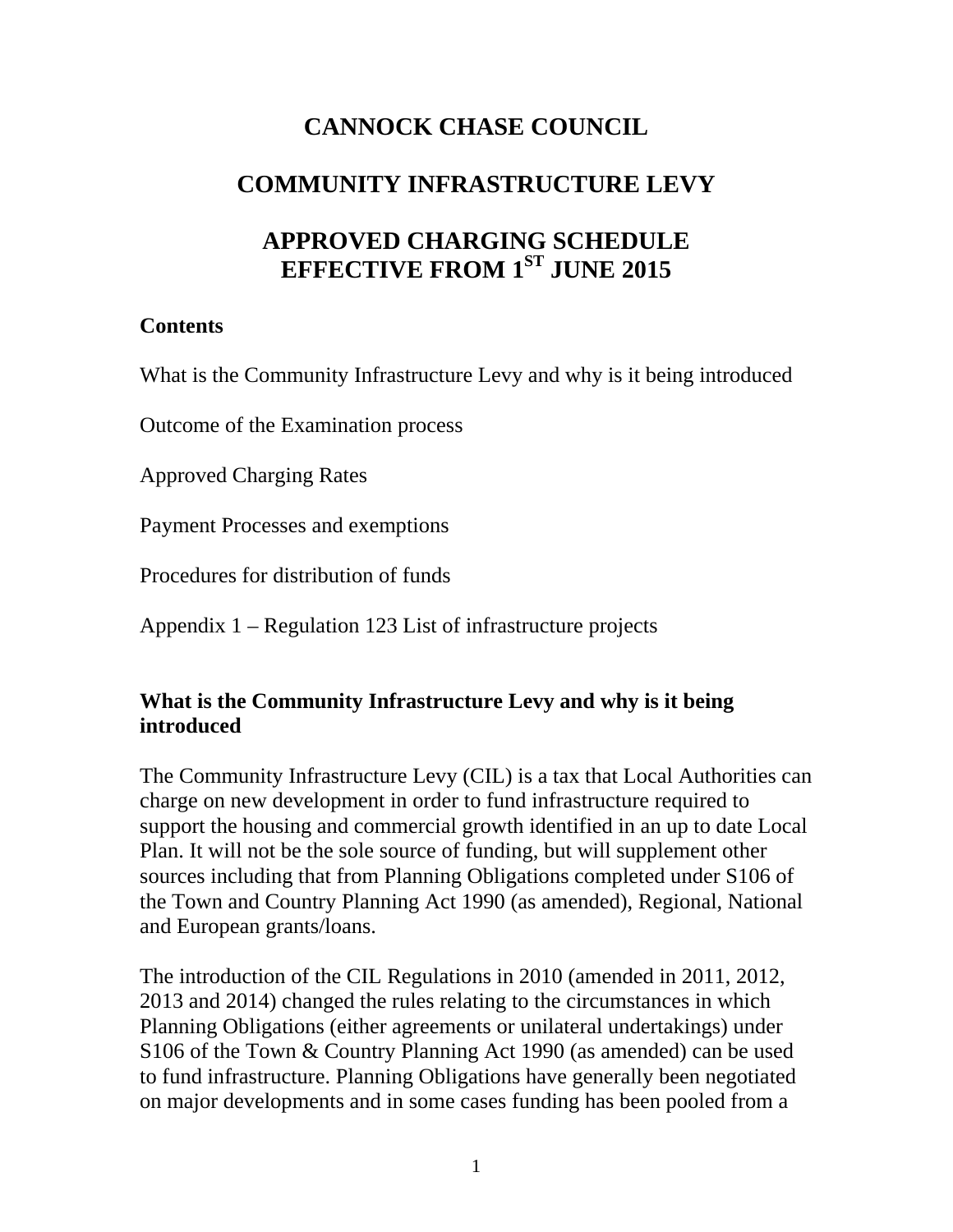number of agreements in order to deliver a specific item of infrastructure. The CIL Regulations now limit the use of this pooling mechanism, so Planning Obligations will in future generally be limited to securing delivery of infrastructure on and adjacent to very large developments and affordable housing.

The cumulative impact of many small developments generates a need for infrastructure, but in the past such developments have not always contributed to provision of infrastructure. CIL is seen as a fairer way of obtaining funding for infrastructure from all relevant developments, subject to development viability considerations.

In parallel with the process of introducing CIL the Council has consulted on a revised Developer Contributions and Housing Choices Supplementary Planning Document (SPD) to reflect the changes to the S106 regime. The outcome of the consultation and a proposal to adopt this new SPD will be considered by the Council's Cabinet at its meeting on  $25<sup>th</sup>$  June 2015.

### **Outcome of the Examination process**

The Council submitted its Draft Charging Schedule for independent examination on 31/10/2014 and the Inspector issued his final report on 10/02/2015. He concluded that, "In setting the CIL charging rate, the Council has had regard to detailed evidence on infrastructure planning and the economic viability evidence of the development market in Cannock Chase District. The Council has tried to be realistic in terms of achieving a reasonable level of income to address the acknowledged gap in infrastructure funding, while ensuring that a range of development remains viable across the District". He then went on to confirm that the Council had met national policy/guidance and legislative requirements in the Planning Act 2008 ( as amended ) and the CIL Regulations. He therefore recommended that the Draft Charging Schedule CIL be approved without any modifications.

The funding gap which CIL will go some way towards addressing ( more details in the appended Regulation 123 List ) relates to the following broad categories of infrastructure –

- a) Local highway and other transport improvements.
- b) Flood prevention.
- c) Public realm improvements.
- d) Open space sport and recreation facilities.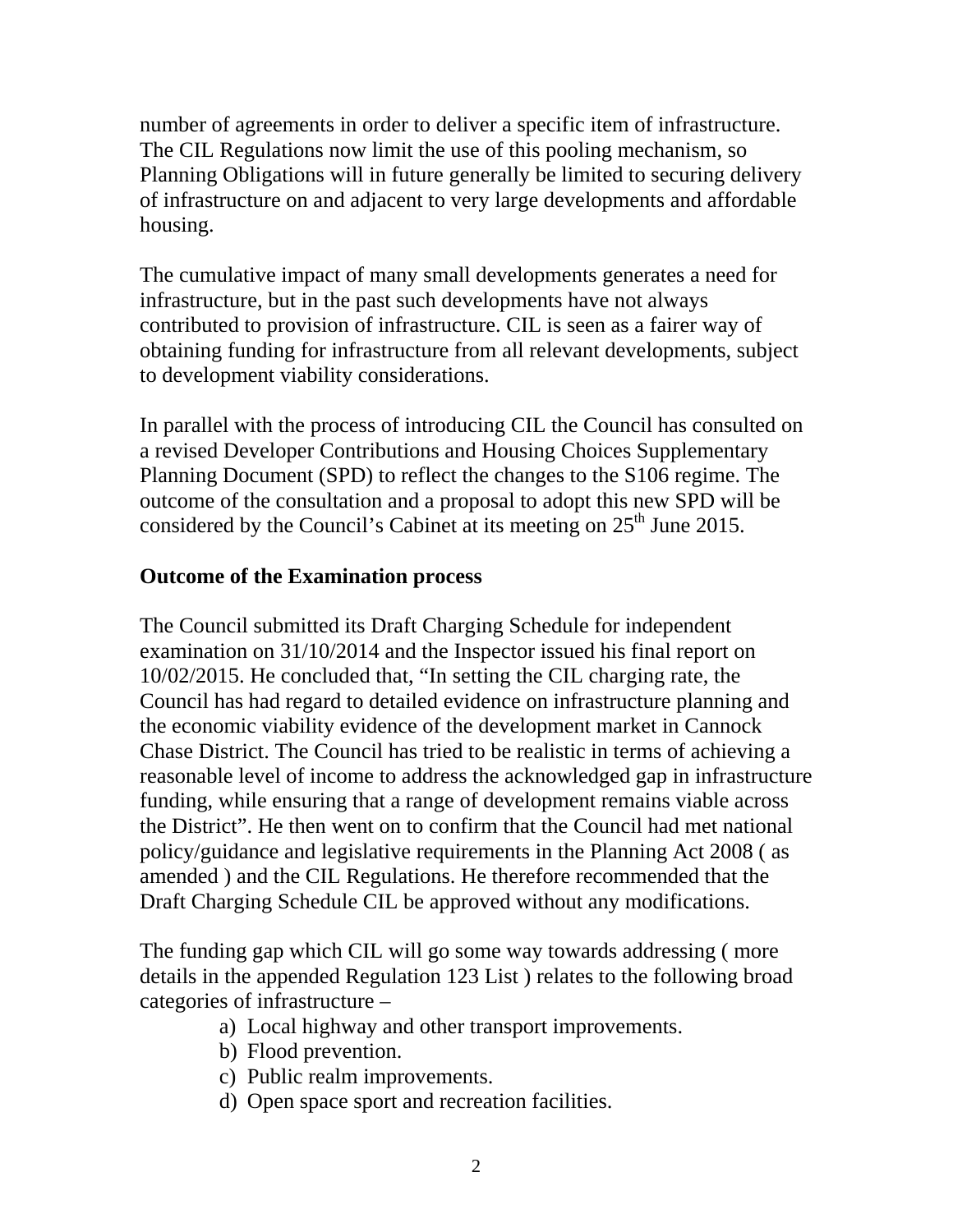- e) Mitigation of the impact of new housing development on the Cannock Chase Special Area of Conservation.
- f) School buildings.
- g) Community and cultural facilities.
- h) Conservation of heritage assets.

### **Approved Charging Schedule Rates – Residential**

| <b>Residential Type</b>      | Charging rate per<br>square metre | Indicative charge for<br>average dwelling of 85<br>square metres |
|------------------------------|-----------------------------------|------------------------------------------------------------------|
| <b>Specialist retirement</b> | £0                                | n/a                                                              |
| housing                      |                                   |                                                                  |
| <b>All other market</b>      | £40                               | £3,400                                                           |
| housing                      |                                   |                                                                  |

# **Approved Charging Schedule Rates – Retail**

| <b>Retail Type</b>                 | Charging rate per square metre |
|------------------------------------|--------------------------------|
| Foodstores with floorspace $> 280$ |                                |
| square metres                      | £60                            |
| Out of centre retail park          |                                |
| developments                       |                                |
| All other types of retail          | £0                             |
| development                        |                                |

# **Approved Charging Schedule Rates – Other Uses**

| Development type | Charging rate per square metre |
|------------------|--------------------------------|
| All other uses   | $\pmb{\pounds} 0$              |

### **Payment processes and exemptions**

#### How is the charge calculated?

CIL is charged in £s per square metre on the net additional floorspace of a development. Any new building or extension is only liable to pay CIL if it has 100 square metres or more of gross internal floorspace unless it involves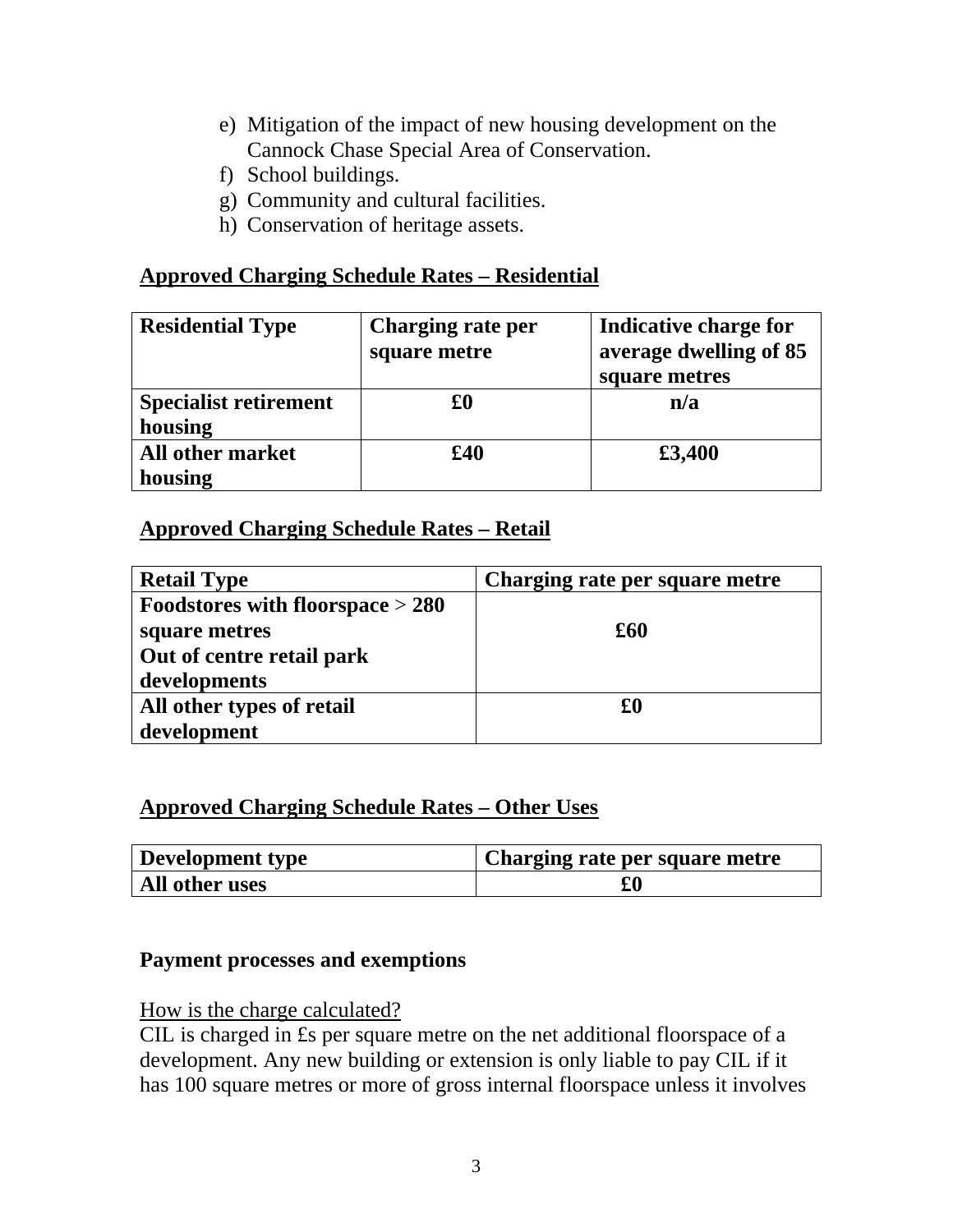creation of additional dwellings in which case the minimum size limit does not apply.

The gross floorspace of any existing buildings on the site to be demolished will be deducted from the CIL charge. Floorspace subject to demolition or resulting from a change of use will only be deducted if it has been in continuous lawful use for at least six months in the three years prior to the development being permitted.

# National exemptions

The following exemptions apply nationally as a result of the CIL Regulations as amended –

- Residential annexes and extensions within the curtilage of a dwelling.
- Self-build housing to be occupied as the sole or main residence of the people on whose behalf it is being built, with clawback provisions.
- Any development where the total chargeable amount is less than  $£50$ (this is deemed to be zero rated).
- Retail mezzanine floors.
- Structures or buildings that people enter for the purpose of inspecting or maintaining fixed plant or machinery.
- Any floorspace where the headroom is less than 1.5 metres unless under a stairway.

# Availability of relief from CIL

Social housing relief is available as a right on application to the Council where a private registered provider of social housing, a registered social landlord or a local housing authority is building qualifying dwellings for rent or shared ownership. If dwellings cease to be qualifying dwellings there is a clawback process.

Exemption for charities applies where otherwise chargeable development is carried out by a charitable institution and will be used wholly or mainly for charitable purposes.

# Who pays and when are payments due?

Responsibility for payment rests with the owner(s) of the development site but the developer may assume liability instead.

The CIL Regulations set a default for full payment of CIL within 60 days of commencement of development. However the Regulations also allow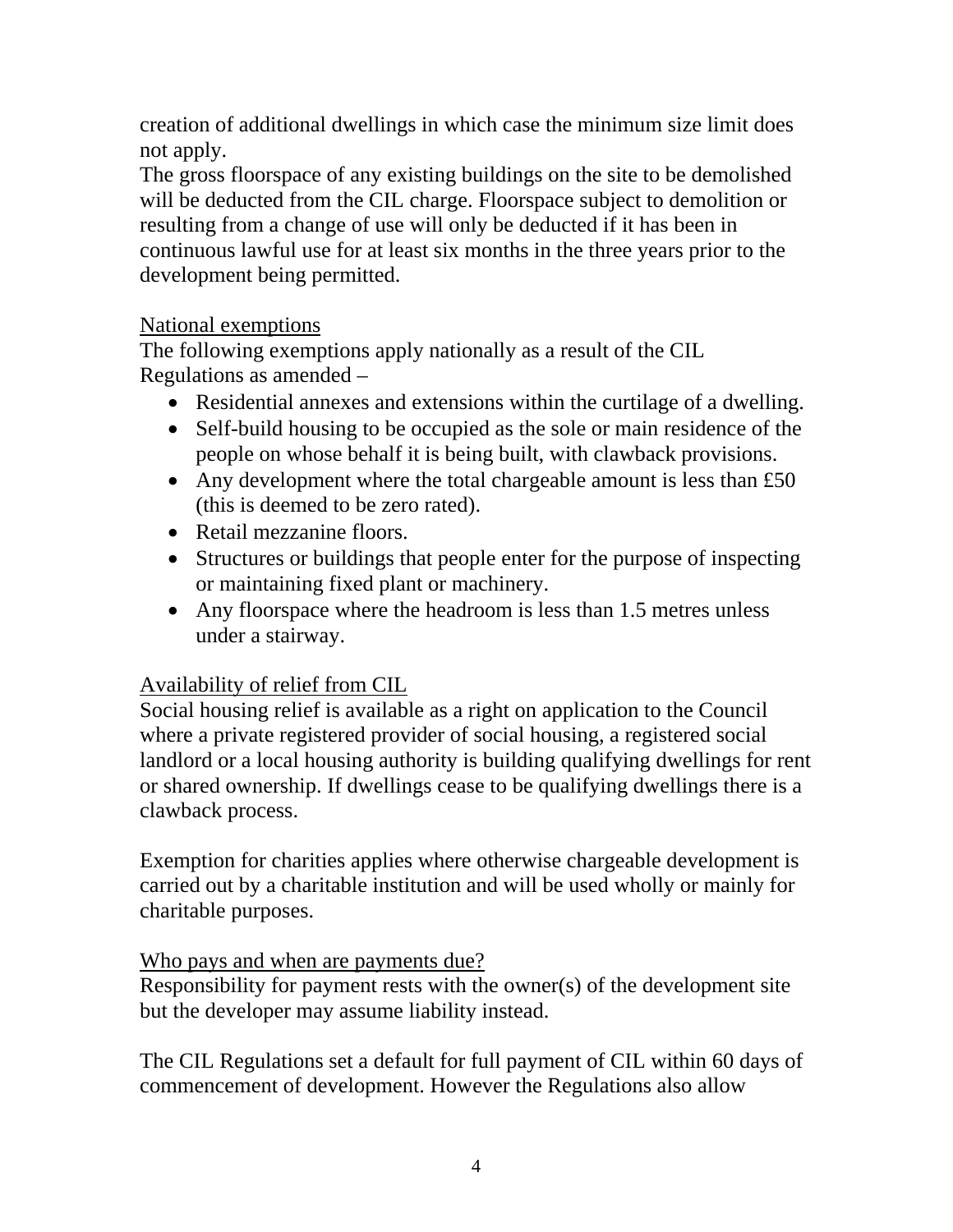Councils to set an instalments policy to assist with cashflow. The following instalments policy is proposed –

| <b>Total CIL</b> | <b>Number of</b>   | <b>Payment period and amount</b> |
|------------------|--------------------|----------------------------------|
| <b>Liability</b> | <b>Instalments</b> |                                  |
| Amount less than | No instalments     | 100% payable within 60 days of   |
| £25,000          |                    | commencement date                |
| Amounts between  | 2 instalments      | $1st$ instalment – 25% payable   |
| £25,001 and      |                    | within 60 days of                |
| £100,000         |                    | commencement date                |
|                  |                    | $2nd$ instalment – 75% payable   |
|                  |                    | within 240 days of               |
|                  |                    | commencement date                |
| Amounts between  | 3 instalments      | $1st$ instalment – 25% payable   |
| $£100,001$ and   |                    | within 60 days of                |
| £500,000         |                    | commencement date                |
|                  |                    | $2nd$ instalment – 25% payable   |
|                  |                    | within 240 days of               |
|                  |                    | commencement date                |
|                  |                    | $3rd$ instalment – 50% payable   |
|                  |                    | within 365 days of               |
|                  |                    | commencement date                |
|                  |                    | But the full balance is payable  |
|                  |                    | on completion of the             |
|                  |                    | development if this occurs       |
|                  |                    | before any of the due instalment |
|                  |                    | dates                            |
| Amounts between  | 4 instalments      | $1st$ instalment – 20% payable   |
| £500,001 and     |                    | within 60 days of                |
| £1,000,000       |                    | commencement date                |
|                  |                    | $2nd$ instalment – 20% payable   |
|                  |                    | within 240 days of               |
|                  |                    | commencement date                |
|                  |                    | $3rd$ instalment – 30% payable   |
|                  |                    | within 365 days of               |
|                  |                    | commencement date                |
|                  |                    | $4th$ instalment – 30% payable   |
|                  |                    | within 540 days of               |
|                  |                    | commencement date                |
|                  |                    | But the full balance is payable  |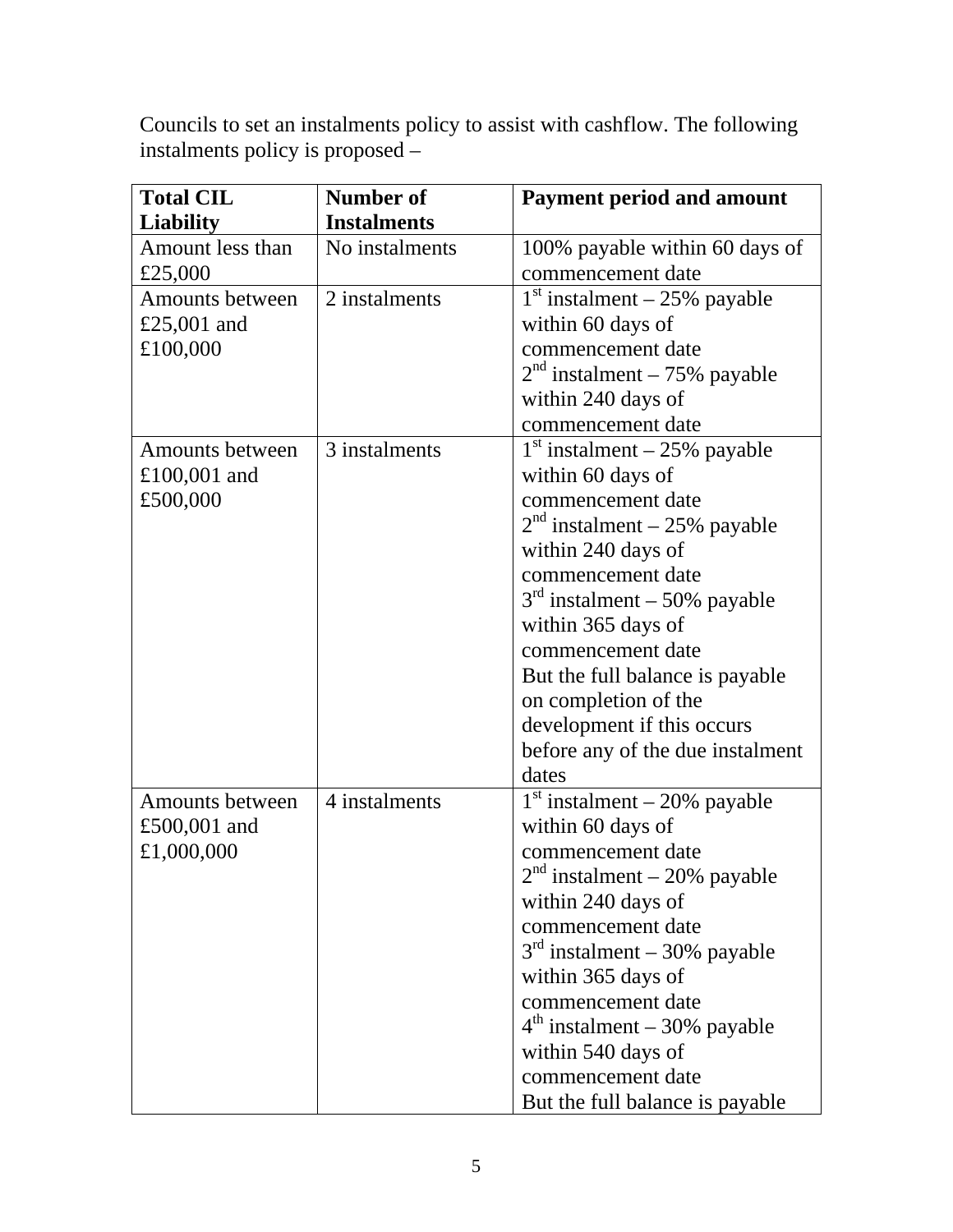|                            |               | on completion of the<br>development if this occurs |
|----------------------------|---------------|----------------------------------------------------|
|                            |               | before any of the due instalment<br>dates          |
| Amounts over<br>£1,000,000 | 4 instalments | Negotiated on a case by case<br>basis              |

### Exceptional circumstances

The Council proposes to offer a process for giving relief from CIL in exceptional circumstances where a particular development proposal cannot afford to pay. This will avoid making sites which have exceptional additional development costs unviable. Claims for relief will be considered on a case by case basis providing the following conditions are met –

- A S106 agreement relating to the permitted chargeable development must exist.
- Evidence must be submitted to the Council to show that paying the full CIL charge would make the development unviable.
- Relief from CIL must not constitute notifiable state aid.

### Payment in kind

There may be circumstances where it would be appropriate for the Council to receive land or items of infrastructure provided by the developer instead of monies. The CIL Regulations allow the Council to accept land transfers and/or construction of infrastructure as payment for the whole or part of the levy, subject to valuation procedures. This will be considered on a site by site basis in accordance with the Regulations.

# **Procedure for distribution of funds**

### Parish and Town Councils

These bodies are entitled to receive 15% of CIL funds generated from development taking place in their areas, subject to an annual cap of £100 per existing Council Tax dwelling, and can use the funds more broadly than solely on infrastructure, provided that the use would help to address the demands that development places on the area. The percentage goes up to 25% with no cap where there is an adopted Neighbourhood Plan.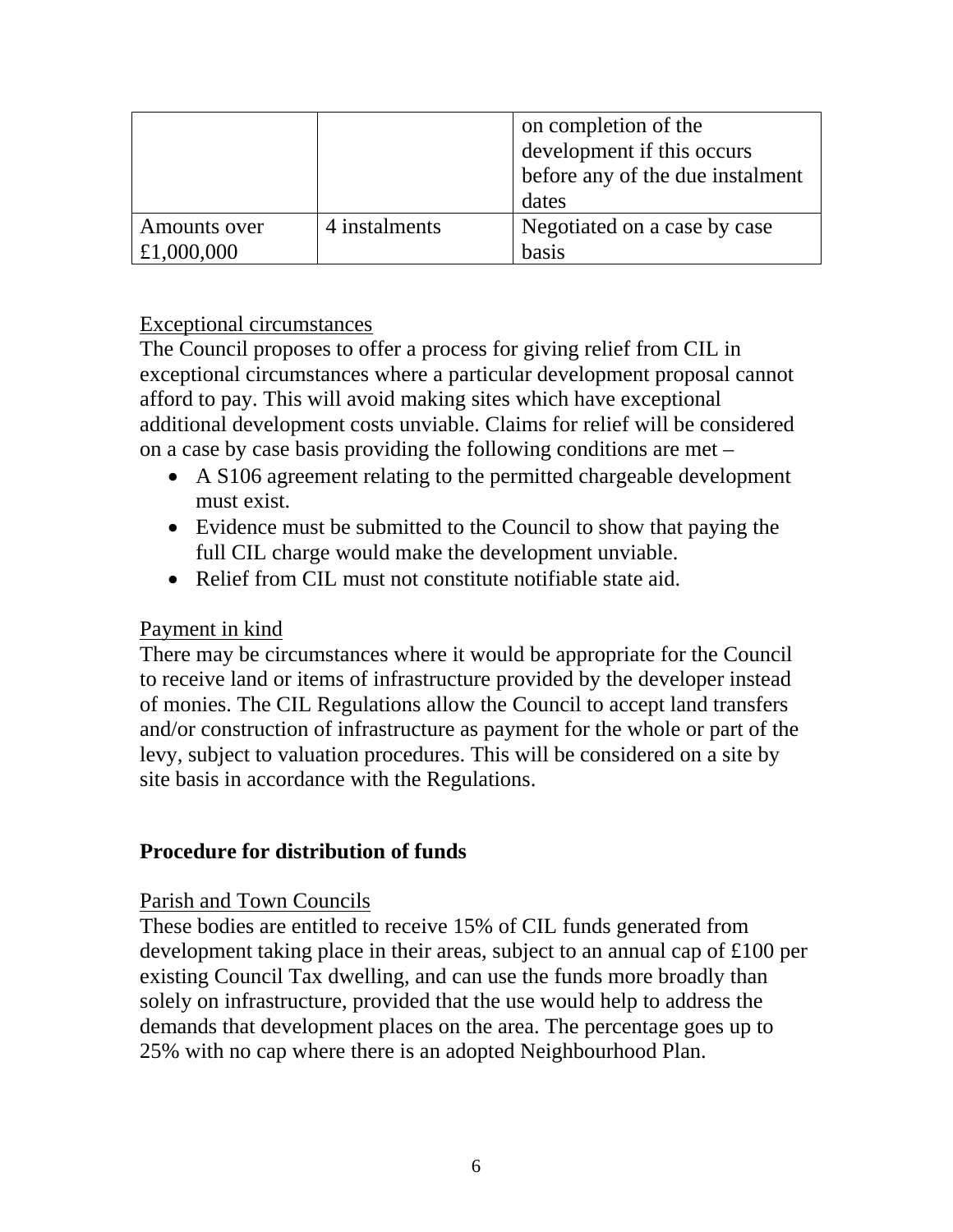#### Non-parished areas

Cannock, Chadsmoor, Longford, Rawnsley, Hazelslade and Prospect Village are not Parished. The Council will consult with local communities in these areas to determine how the 15% locally generated funding should be spent.

#### Other infrastructure providers

Staffordshire County Council is responsible for highway and education infrastructure. The Environment Agency is responsible for flood alleviation projects. Formal governance procedures will shortly be established to provide for distribution of funds to these organizations and any others having projects identified on the Regulation 123 List.

# **Further Information**

The Council has published a document entitled Guidance for Applicants and Developers, which is available to read on the website.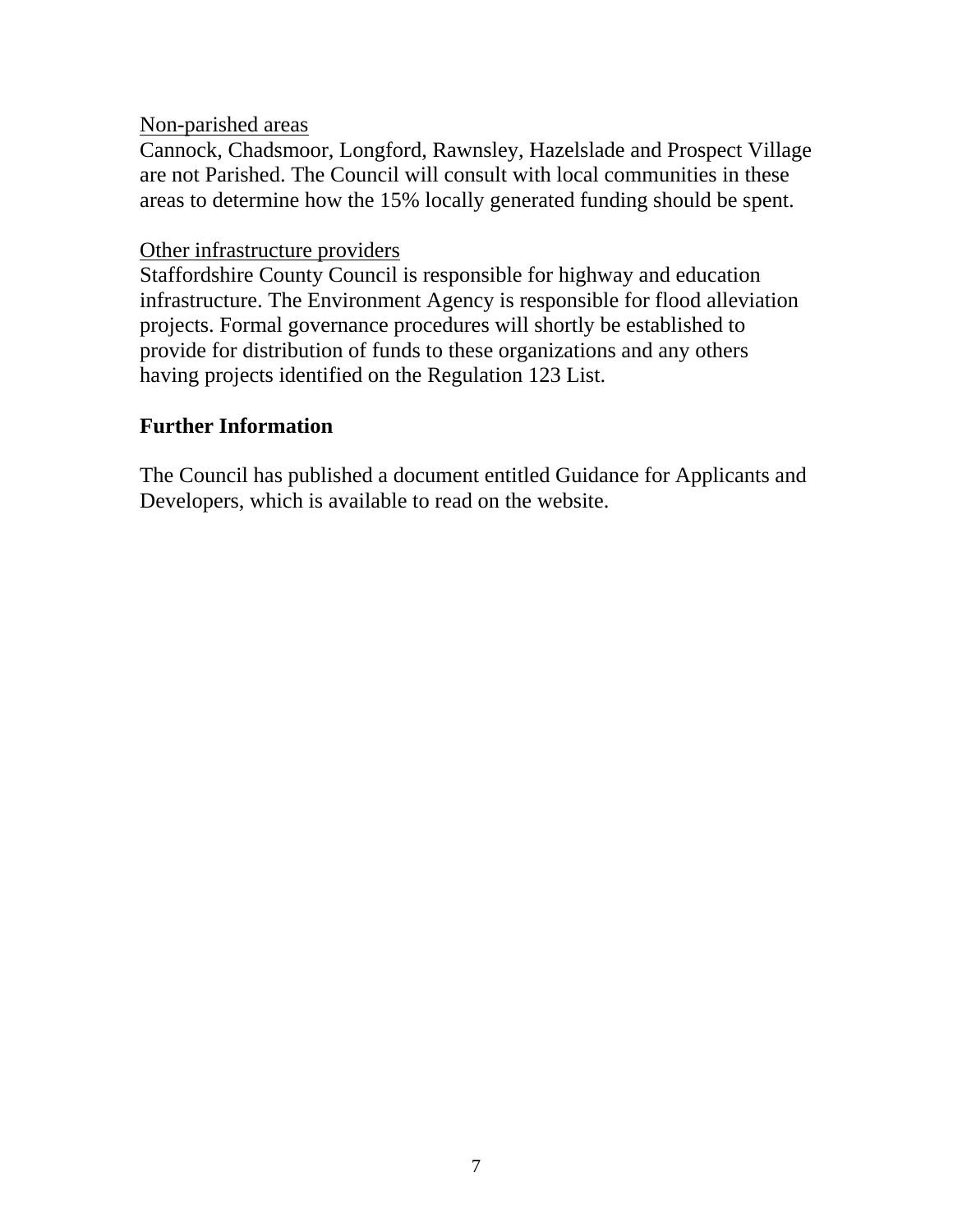**Appendix 1** 

| Updated CIL Regulation 123 List (changes from submitted draft highlighted in bold) (note:-not in priority order) |                      |                                                                                                                                        |                                                                                                      |              |
|------------------------------------------------------------------------------------------------------------------|----------------------|----------------------------------------------------------------------------------------------------------------------------------------|------------------------------------------------------------------------------------------------------|--------------|
|                                                                                                                  |                      |                                                                                                                                        |                                                                                                      |              |
| <b>Site</b>                                                                                                      | <b>Town/Location</b> | <b>Description of works</b>                                                                                                            | <b>Evidence base -reference</b><br>numbers from Local Plan<br>(Part 1) list of evidence<br>documents | <b>Costs</b> |
| Conduit Road to<br><b>Albutts Road mineral</b><br>line                                                           | <b>Norton Canes</b>  | Upgrade stoned path to cycleway to<br>connect existing cycleway routes                                                                 | <b>Cannock Chase Integrated</b><br><b>Transport Strategy -99a</b>                                    | £48,000      |
| <b>Norton Canes</b><br><b>Community Centre</b>                                                                   | <b>Norton Canes</b>  | Pitch Improvements                                                                                                                     | PPG17 Open Space Sport &<br><b>Recreation Facilities Studies-</b><br>129, 129a, 129b                 | £98,000      |
| Heath Hayes Park                                                                                                 | <b>Heath Hayes</b>   | Pitch Improvements                                                                                                                     | 129, 129a 129b                                                                                       | £300,000     |
| <b>Heath Hayes Park</b>                                                                                          | <b>Heath Hayes</b>   | <b>Ancillary Facilities - Changing</b><br>Rooms                                                                                        | 129, 129a, 129b                                                                                      | £700,000     |
| <b>Heath Hayes Park</b>                                                                                          | <b>Heath Hayes</b>   | Car Parking                                                                                                                            | 129, 129a 129b                                                                                       | £200,000     |
| Heath Hayes Park                                                                                                 | <b>Heath Hayes</b>   | Refurbish Tennis Courts/Fencing                                                                                                        | 129, 129a, 129b                                                                                      | £90,000      |
| <b>Hednesford Park</b>                                                                                           | Hednesford           | Pitch Improvements                                                                                                                     | 129,129a, 129b                                                                                       | £200,000     |
| Hednesford-Rawnsley<br>mineral line                                                                              | Hednesford/Rawnsley  | Create cycleway on former mineral<br>line to provide off road safe route<br>from Rawnsley to Hednesford and<br>linking into the Chase. | 99a                                                                                                  | £100,000     |
| <b>Cannock Park</b>                                                                                              | Shoal Hill/Longford  | Replace 2 space nets, 2 multi units<br>and resurface wet pour.                                                                         | 129, 129a, 129b                                                                                      | £120,000     |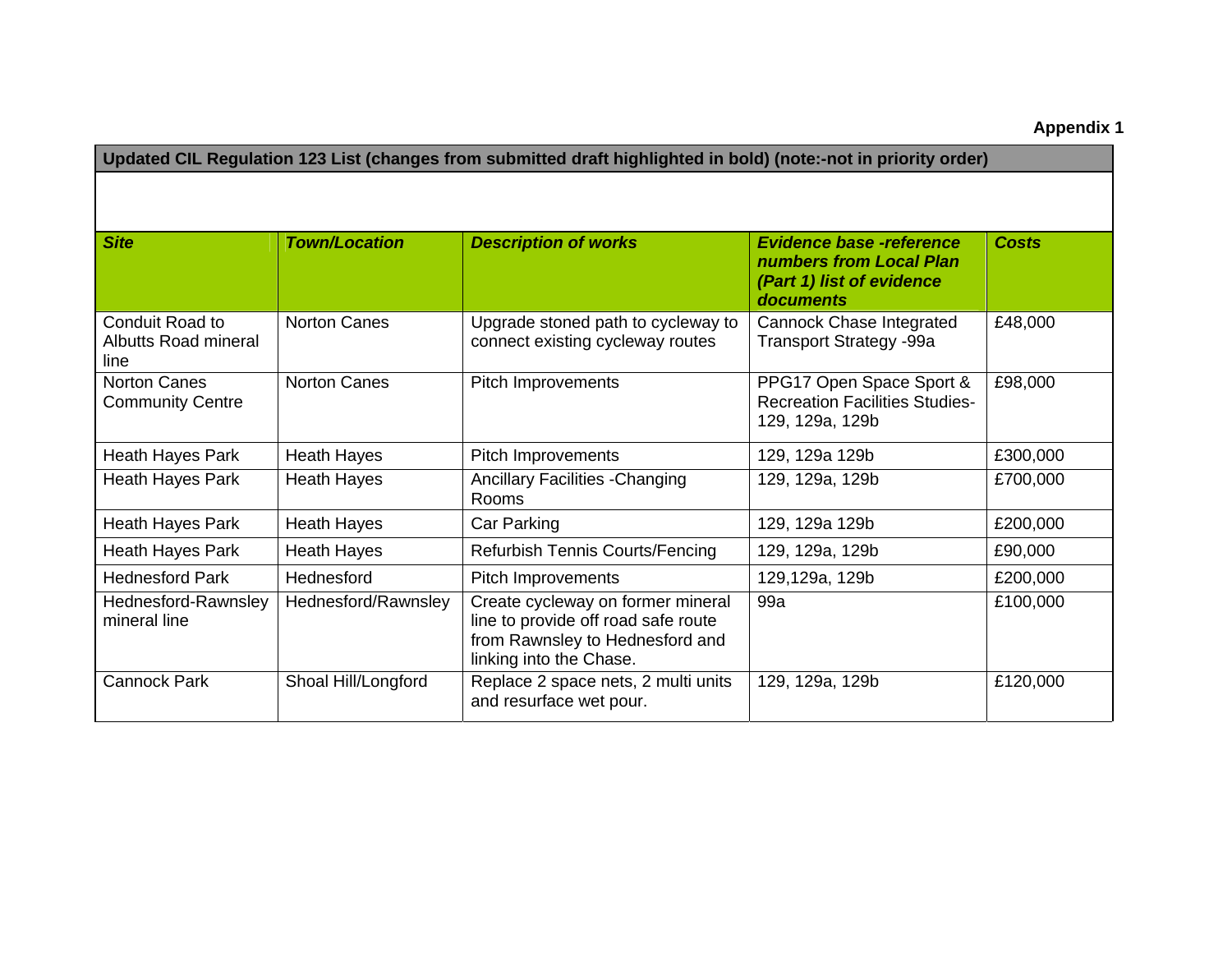| <b>Cannock Park</b>                                                              | Shoal Hill/Longford                                     | Refurbish heating system for<br>showers, re-tile showers and refit<br>changing rooms                                                                                          | 129,129a, 129b                                                              | £40,000    |
|----------------------------------------------------------------------------------|---------------------------------------------------------|-------------------------------------------------------------------------------------------------------------------------------------------------------------------------------|-----------------------------------------------------------------------------|------------|
| Avon Road (former<br>MEB sub station)                                            | Shoal Hill/Longford                                     | Install new Local Equipped Area for<br>Play (LEAP) area                                                                                                                       | 129, 129a, 129b                                                             | £100,000   |
| Laburnum Avenue<br><b>Recreation Ground</b>                                      | Shoal Hill/Longford                                     | <b>Pitch Improvements</b>                                                                                                                                                     | 129, 129a, 129b                                                             | £98,000    |
| Green Lane                                                                       | Rugeley/Etching Hill                                    | Pitch Improvements                                                                                                                                                            | 129, 129a, 129b                                                             | £150,000   |
| <b>Former Cannock</b><br>Stadium                                                 | Chadsmoor                                               | Elements of Phase 2 of Site<br>Redevelopment - Pitch and<br>Drainage improvements, Fencing,<br>Artificial Grass Pitch (AGP), Access,<br><b>Social Picnic Areas</b>            | 129, 129a 129b                                                              | £750,000   |
| Old Fallow Road                                                                  | Chadsmoor                                               | Pitch Improvements                                                                                                                                                            | 129, 129a, 129b                                                             | £98,000    |
| <b>Rugeley Leisure</b><br><b>Centre Artificial Turf</b><br>Pitch Extension (ATP) | Rugeley/Hagley                                          | Extend ATP into full size pitch and<br>lighting upgrade                                                                                                                       | 129, 129a, 129b                                                             | £400,000   |
| <b>Elmore Park</b>                                                               | Rugeley/Western<br>Springs                              | Dredge lake and stabilise banks                                                                                                                                               | <b>Rugeley Town Centre</b><br><b>Strategic Flood Risk</b><br>Assessment-117 | £500,000   |
| <b>Brereton mineral</b><br>line                                                  | <b>Brereton and</b><br><b>Ravenhill/Rugeley</b><br>Town | <b>Create cycleway on the Brereton</b><br>and Ravenhill Way from Rugeley<br>Town station car park to the<br><b>Cannock Chase Area of</b><br><b>Outstanding Natural Beauty</b> | 99a                                                                         | £50,000    |
| Land south of A5190<br><b>Norton Canes</b>                                       | <b>Whole District</b>                                   | Develop new Burial Space for south<br>of District                                                                                                                             | Internally generated evidence<br>of need for additional burial<br>space.    | £1,000,000 |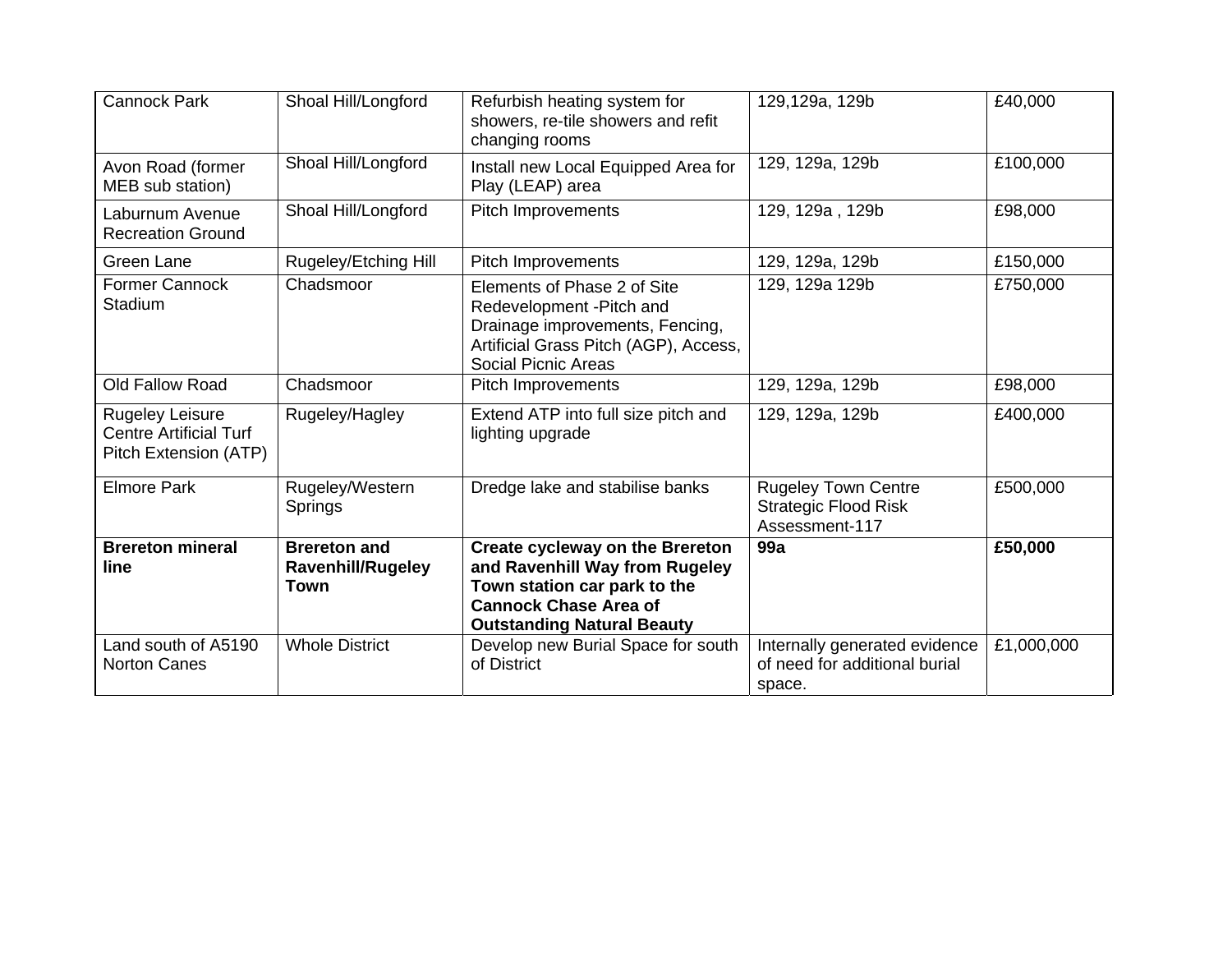| <b>Cannock Chase</b><br>Special Area of<br>Conservation (SAC)<br><b>Mitigation Measures</b><br>excluding review of<br>access network,<br>signage and path<br>repairs | <b>Whole District</b>              | Measures to mitigate impacts of<br>increased recreational pressure<br>upon the Cannock Chase SAC<br>arising from new housing<br>developments within the District.<br>Costs for CCDC currently approx<br>1/5 of £2m for entire SAC<br>partnership area. | 145-149 (inclusive)                                                              | £400,000   |
|----------------------------------------------------------------------------------------------------------------------------------------------------------------------|------------------------------------|--------------------------------------------------------------------------------------------------------------------------------------------------------------------------------------------------------------------------------------------------------|----------------------------------------------------------------------------------|------------|
| Heath Hayes and<br><b>Wimblebury Parish</b>                                                                                                                          | Heath Hayes and<br>Wimblebury      | Expansion of existing primary<br>school provision by up to 210<br>additional places in the Heath<br>Hayes and Wimblebury Parish.                                                                                                                       | Planning of School Places<br>and Education Planning<br>Obligations Policy-88, 89 |            |
| Rugeley and Brereton                                                                                                                                                 | Rugeley/Brereton                   | Land acquisition and associated<br>costs to provide additional primary<br>school places in Rugeley                                                                                                                                                     | 88,89                                                                            |            |
| <b>West Hill Primary</b><br>School                                                                                                                                   | Hednesford                         | Expansion of West Hill Primary to<br>provide an additional 105 places                                                                                                                                                                                  | 88, 89                                                                           |            |
| Hob Hill Primary<br>School                                                                                                                                           | <b>Brereton</b> and<br>Ravenhill   | Expansion of Hob Hill to provide an<br>additional 105 primary school<br>places                                                                                                                                                                         | 88, 89                                                                           |            |
| •Hednesford (Town)<br>•Rugeley (Town)                                                                                                                                | •Hednesford<br>•Rugeley            | Replacement of temporary<br>accommodation with permanent<br>accommodation                                                                                                                                                                              | 88, 89                                                                           |            |
| <b>TOTAL COST OF EDUCATION ITEMS</b>                                                                                                                                 |                                    |                                                                                                                                                                                                                                                        |                                                                                  | £4,416,000 |
| Cannock, Rugeley<br>and Hednesford town<br>train stations                                                                                                            | Cannock, Rugeley<br>and Hednesford | Upgrades to train stations to<br>support Chase Line improvements                                                                                                                                                                                       | 99a                                                                              | <b>TBC</b> |